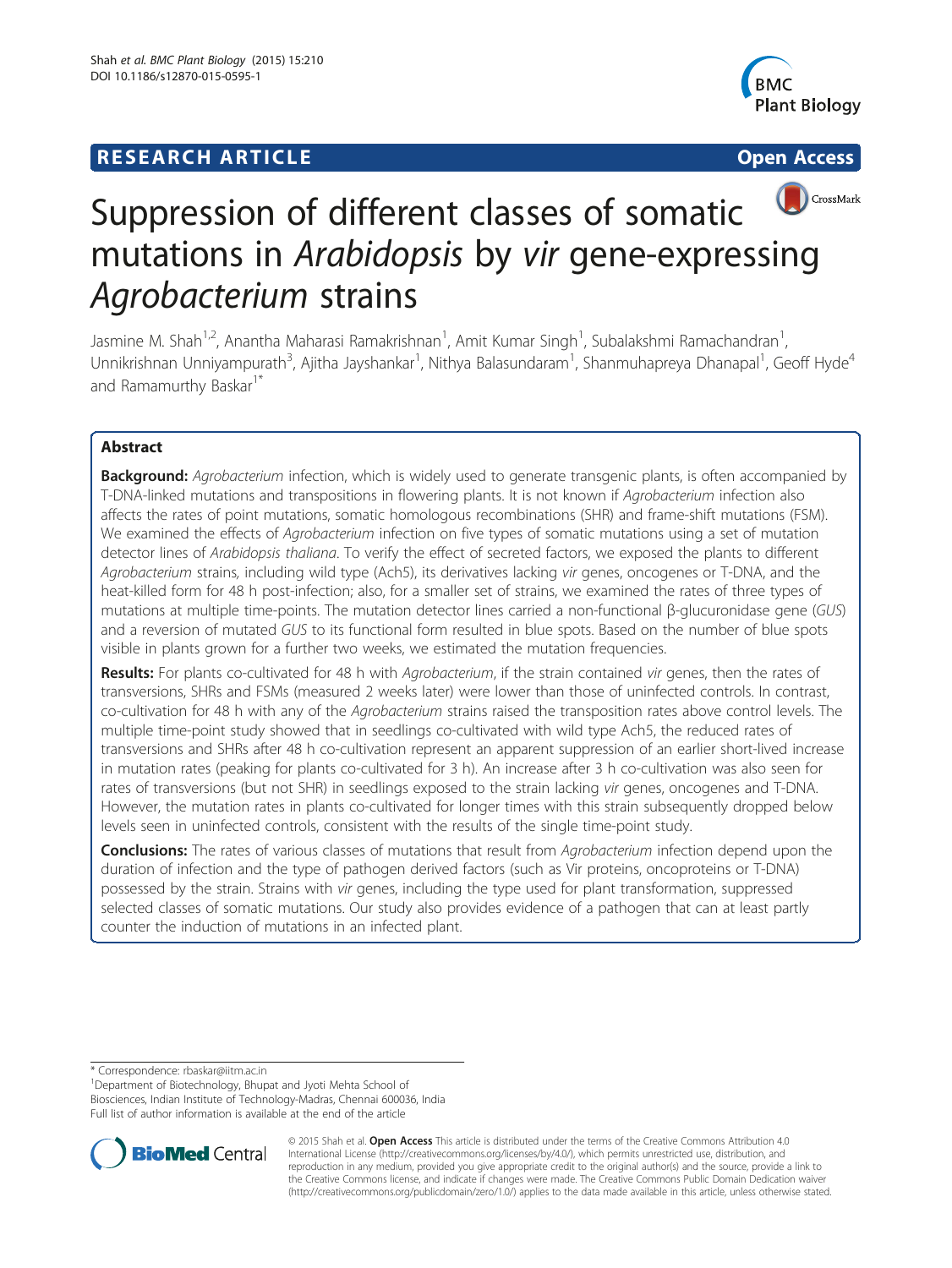## Background

Agrobacterium tumefaciens, the original and pre-eminent tool for the transfer of genes into plants, has played central roles in both fundamental research and the development of many useful transgenic plants [[1](#page-11-0)–[3](#page-11-0)]. The ready exploitability of Agrobacterium for plant transformation derives from its ability, in nature, to transfer a segment (T-DNA) of its own extrachromosomal DNA (the Ti plasmid) into the nuclear DNA of a wide variety of plants [\[4](#page-11-0)]. In the laboratory, disarmed strains of Agrobacterium can be engineered in which most of the T-DNA segment of the plasmid is replaced with one or more foreign genes of interest, comprising a novel T-DNA. Upon co-cultivation with the target plant, this T-DNA will be transferred, with the involvement of a number of virulence (Vir) proteins encoded on the plasmid's non-T-DNA portion or on another plasmid in the same bacterium, to the plant's nuclear DNA [[5, 6](#page-11-0)].

While replacing the native T-DNA of Agrobacterium with a novel T-DNA can be done with great precision, the overall process of transformation introduces many unpredictable and unwanted effects on genetic or epigenetic (hereafter, genomic) integrity. The best characterised of these are certain types of somatic mutations (deletions, insertions, translocations) caused by the introduction of the novel T-DNA [\[7](#page-11-0)–[11](#page-11-0)]. The T-DNA-induced mutations could be identified as such because of their association with a border region of the T-DNA insert. Agrobacteriummediated transformation of plants with a disarmed strain has also been found to (a) increase the frequency of another class of mutations, i.e. transpositions (in Arabi*dopsis*,  $[12-14]$  $[12-14]$  $[12-14]$  $[12-14]$ ; (b) alter the methylation status of the organism [\[15\]](#page-11-0); and (c) cause RNA silencing [[15](#page-11-0)]. It is also possible that Agrobacterium-mediated transformation with a disarmed strain has many other as yet unreported impacts on genomic integrity. Natural infections with other plant pathogens, for example, result in higher rates of recombination, double-strand breaks and transposition [[16](#page-11-0)–[23\]](#page-11-0). Even though plants transformed with a disarmed strain of *Agrobacterium* are not induced to grow tumours (the novel T-DNA typically lacks the necessary oncogenes), there are several reasons why the mutational effects of disarmed strains might mimic those of natural infections. The bacterium's engagement with the plant should be sufficient to induce a generic defence response: It must attach to a cell, breach the wall and plasma membrane, and deliver the T-DNA into the cell [\[3, 5](#page-11-0)]. Also, apart from the novel T-DNA, the host plant is exposed to other secretory factors from Agrobacterium such as Vir proteins and MAMPs (microbe-associated molecular patterns). Finally, infection is a form of stress for a plant, and given that abiotic stress is known to cause some of the genomic impacts already mentioned, and also some additional types (e.g. increased frequency of point mutations and decreased microsatellite stability) [[24](#page-11-0), [25](#page-11-0)], then the stress component of transformation, with a natural or disarmed strain, could also have comparable unintended effects. However, and as already implied, to our knowledge there have been no studies on the possible effects of Agrobacterium-mediated transformation (of any type) on the frequency of point mutations (i.e. transitions and transversions), frameshift mutations (not linked to T-DNA), nor on the frequency of somatic homologous recombinations (SHRs).

The significance of a more robust investigation of transformation goes beyond understanding the unintended changes to the first generation transformants. In Arabidopsis for example, increased transposition rates due to Agrobacterium-mediated transformation have been found to persist through at least six generations [[12](#page-11-0)]. Pathogen infected plants are known to have progeny with altered genetic (e.g. SHR [[16](#page-11-0), [17, 26](#page-11-0)]) and / or epigenetic (e.g. methylation, [[17\]](#page-11-0)) imprints. Somatic mutations in general have also been shown to be heritable [[27](#page-11-0)–[30\]](#page-12-0).

In this study, we have determined the frequency of five different classes of mutations (transversions, transitions, SHRs; transpositions and frame-shift mutations (a measure of microsatellite instability [[31](#page-12-0)]) in Arabidopsis seedlings exposed to four different strains of A. tumefaciens (Table [1\)](#page-2-0), E.coli, and heat-killed versions of the wild-type strains of A. tumefaciens and E.coli. The strains of Agrobacterium used (Table [1](#page-2-0)) were chosen because they carry various combinations of three features of the wild type, namely: the virulence (vir) genes (V), the oncogenes (O) and a T-DNA (T). One strain had all three features (hereafter, VOT), a second was lacking oncogenes (VXT), a third was lacking both oncogenes and a T-DNA (VXX) and a fourth had none of the three features (XXX). By comparing how these strains (and also E. coli and heatkilled bacteria) affect mutational frequencies we could tease out the relative contributions of the generic plant defence response and Agrobacterium-specific factors. Our methodology, including the use of twoday old, readily disinfectable seedlings, reduces the influence of several unwanted sources of experimental and biological variability. Unexpectedly, we found that the Agrobacterium strain most similar to that used to create transgenic plants suppressed, or did not affect, the rates of mutation in four of the classes of mutation studied. In the three classes of mutation where suppression was observed, the presence of *vir* genes was sufficient for a strain to cause the response. In addition to its relevance to bioengineering, our study also provides evidence of a plant pathogen capable of suppressing somatic mutations in the host plant.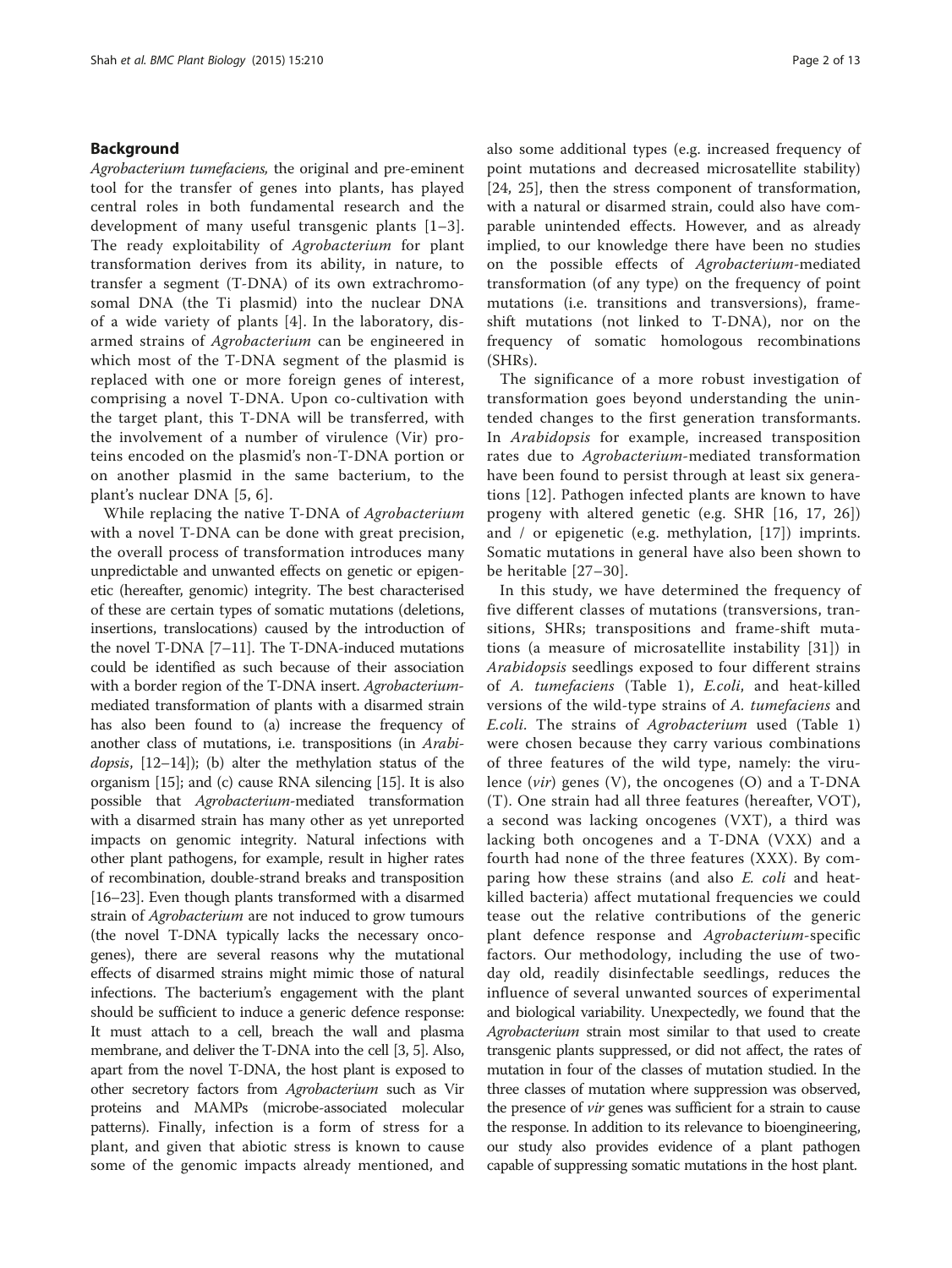| Agrobacterium strain  | Descriptor | Characteristic features                                              | t-dna | Vir proteins | Oncogenes |
|-----------------------|------------|----------------------------------------------------------------------|-------|--------------|-----------|
| Ach <sub>5</sub>      | VOT        | Tumor-inducing strain, with Ti plasmid                               | Yes   | Yes          | Yes       |
| LBA4002               | <b>XXX</b> | Non-tumorigenic strain, without Ti plasmid                           | Nο    | No           | No.       |
| LBA4404               | <b>VXX</b> | Non-tumorigenic strain, with disarmed Ti plasmid                     | No    | Yes          | No.       |
| LBA4404 (pCAMBIA2300) | <b>VXT</b> | Non-tumorigenic strain, with disarmed Ti plasmid and a binary vector | Yes   | Yes          | No.       |

<span id="page-2-0"></span>**Table 1** Different A. tumefaciens strains derived from wild type Ach5

#### Results

## Infection with vir gene-harbouring Agrobacterium strains suppressed rates of transversion, but not transition, in Arabidopsis

To examine if infection selectively alters either the spontaneous transition or transversion rates, Arabidopsis plants (accession Columbia) carrying different versions of a point mutated GUS reporter gene [encoding βglucuronidase (GUS)] driven by CaMV-35S promoter [[32, 33](#page-12-0)] (Fig. 1a) were used. Transversion rates were analysed using the lines 693, 699 and 747, in which stop codons were introduced in the GUS open reading frame (ORF) in three different positions ( $112<sub>G\rightarrow T</sub>$ ,  $166<sub>G\rightarrow T</sub>$  and  $118_{A\rightarrow T}$ , respectively (Fig. 1a) [\[32\]](#page-12-0). Transition rates were examined using the mis-sense GUS mutant line M4  $(T \rightarrow C)$ , where base T was mutated to C at the 1390<sup>th</sup> position in the ORF of GUS (Fig. 1a; [\[33](#page-12-0)]). Two-day-old seedlings of the transition and transversion detector lines were simultaneously co-cultivated with Agrobacterium strains VOT, VXT, VXX and XXX (Table 1), heat-killed VOT, E. coli and heat-killed E. coli. Infection with XXX had no effect on the transversion rates  $(P > 0.05)$  in any line when compared to uninfected controls (Fig. [2a, b, c](#page-3-0)). However, infecting the plants with any of the vir-harbouring strains (VOT, VXT, VXX) led to a decrease in transversion frequency in all three lines (Fig. [2a, b, c\)](#page-3-0). When the three detector lines were infected with E. coli, transversion rates increased sharply  $(P < 0.05)$ , but heat-killed VOT and E.coli had no effect (Fig. [2a, b, c\)](#page-3-0). We observed no significant change in the  $C \rightarrow T$  transition frequency (P > 0.05) in plants of the detector line M4 that were infected with either the live Agrobacterium strains, live E. coli, or the heat-killed strains (Fig. [2d\)](#page-3-0). Thus, Agrobacterium strains that harbour *vir* genes selectively suppressed transversions (T  $\rightarrow$  G and  $T \rightarrow A$ ), but no strains had any influence on transition  $(C \rightarrow T)$  rates.

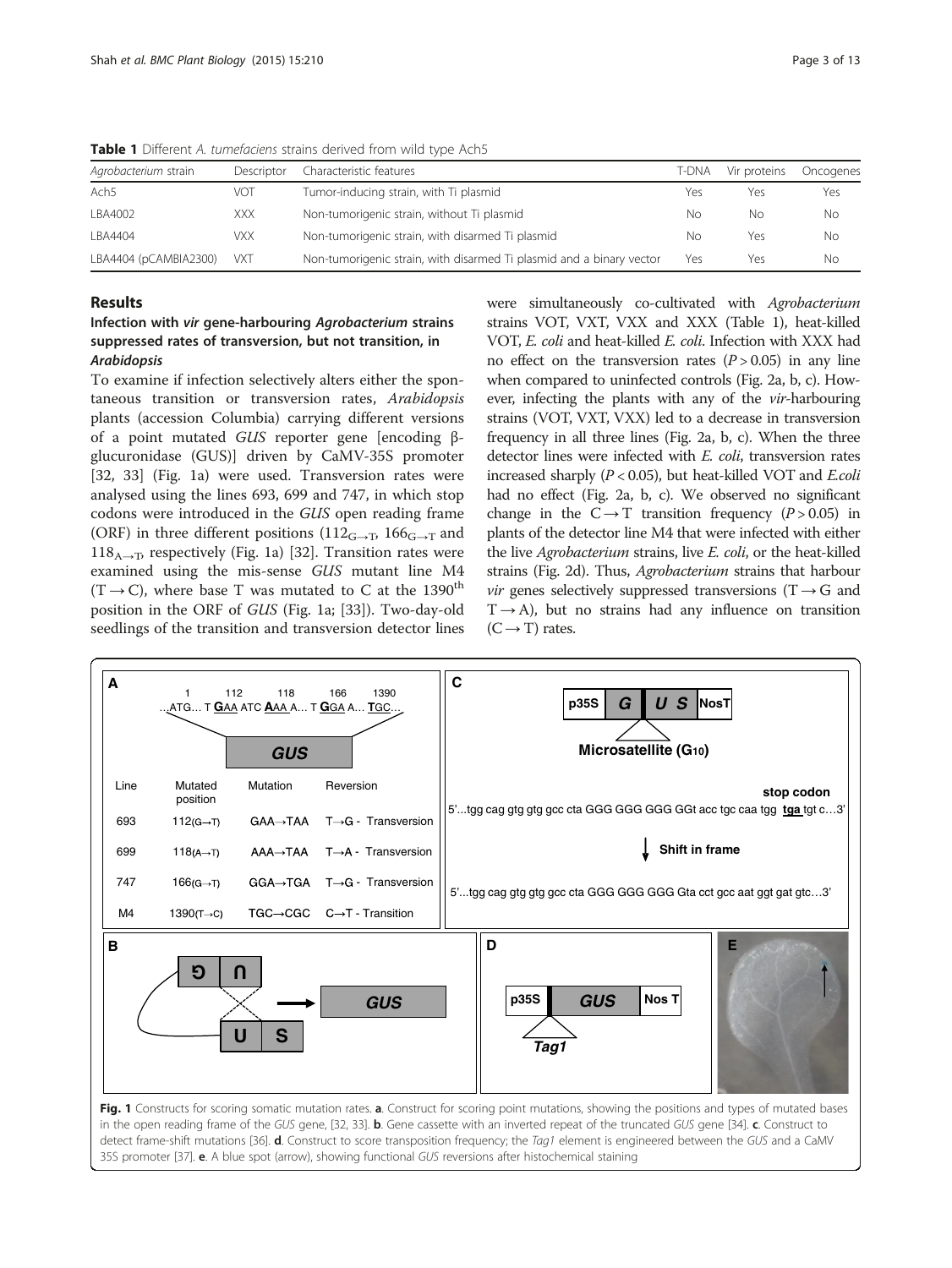<span id="page-3-0"></span>

## Infection with vir gene-harbouring Agrobacterium strains reduced the intrachromosomal somatic recombination rates in Arabidopsis

Intrachromosomal SHR frequency was scored using Arabidopsis lines, 651 (accession C24) and R2L1 (accession Columbia). Line 651 carries an inverted repeat of truncated GUS with a sequence homology of 566 bp in the inverted repeat region (Fig. [1b](#page-2-0); [[34\]](#page-12-0)). A gene encoding for hygromycin resistance is engineered between the two truncated regions. In line R2L1, the GUS gene cassette is interrupted by two inverted catalase introns (589 bp) and recombination between the homologous regions restores the functional GUS

activity [\[35\]](#page-12-0). Two-day-old seedlings of lines 651 and R2L1 were co-cultivated with Agrobacterium strains VOT, VXT, VXX and XXX (Table [1](#page-2-0)), heat-killed VOT, E. coli and heat-killed E. coli for two days. In both detector lines, infection with XXX had no effect on SHR rates ( $P > 0.05$ ; Fig. 3a and b), while infection with any of the vir gene-harbouring strains (VOT, VXT, VXX) led to a significant decrease in SHR rates  $(P < 0.05$ ; Fig. 3a and b), compared to uninfected plants. Heatkilled VOT treatment did not affect the SHR rates  $(P > 0.05)$  in either of the lines, nor did infecting the plants with *E. coli* or its heat-killed form  $(P > 0.05)$ (Fig. 3a and b). Thus, in addition to transversions, the



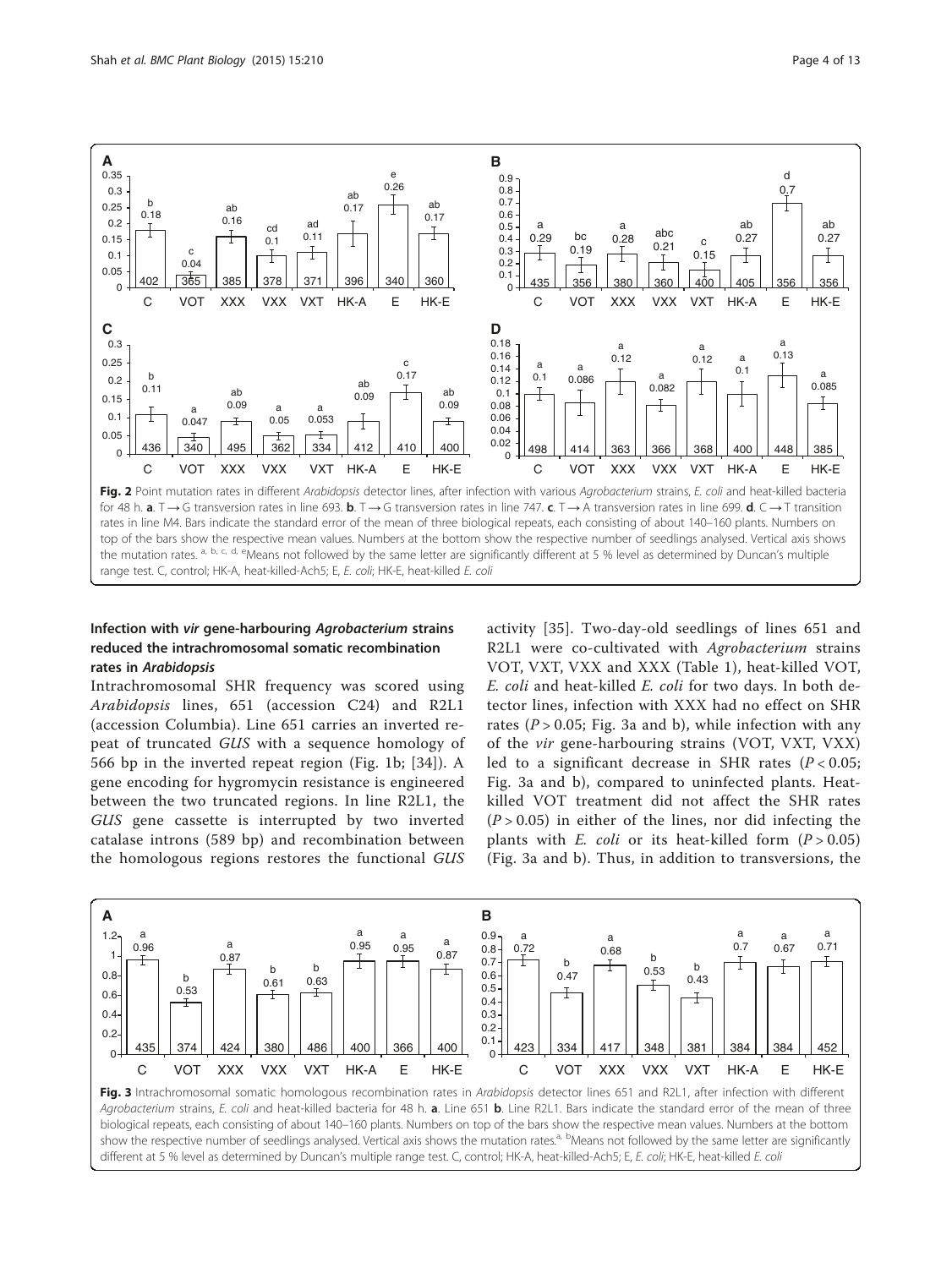vir genes of Agrobacterium seem sufficient to induce the suppression of a second type of mutation, i.e. somatic homologous recombinations.

## Infection with vir gene-harbouring Agrobacterium strains suppressed frame-shift mutation (FSM) rates in plants

For scoring FSM rates, we used the mutation detector line G10, carrying a microsatellite insertion of 10 Gs within the GUS gene ([\[36\]](#page-12-0); Fig. [1c](#page-2-0)). The presence of a stop codon renders GUS inactive in G10 plants. Microsatellite regions are prone to errors during replication and hence, addition or deletion of nucleotides during DNA replication in the microsatellite region shifts the reading frame, eliminating the stop codon; a reversion within the GUS gene restores the functional form. G10 seedlings were subjected to infection for 2 days (Table [1](#page-2-0)). Infection with XXX had no effect on frame-shift mutation rates  $(P > 0.05;$  Fig. 4a), while infection with any of the *vir* gene-harbouring strains (VOT, VXT, VXX) led to a significant decrease (Fig. 4a). Heat-killed VOT treatment had no significant effect on the frame-shift mutation rates  $(P > 0.05)$ , nor did infecting the plants with E. coli or its heat-killed form  $(P > 0.05$ ; Fig. 4a). Thus, the pattern of frame-shift responses is identical to that seen with SHRs, adding a third class of mutations for which the vir genes of Agrobacterium seem sufficient to induce suppression.

## High transposition rates after infection with Agrobacterium, its derivatives and E. coli

Although Agrobacterium infection has previously been shown to increase transpositions, earlier studies were conducted using non-oncogenic strains harbouring T-DNA and vir genes [[12](#page-11-0)]. We examined the influence of an oncogenic strain (VOT) and non-oncogenic strains (VXT, VXX, XXX) and also E. coli and heatkilled E.coli and VOT, on transposition rates. We used a line carrying a *Tag1* element engineered between the CaMV-35S promoter and the GUS gene (Fig. [1d;](#page-2-0) [[37](#page-12-0)])

and transposition of Tag1 restored the functional GUS activity. Seedlings were infected for 2 days. All strains tested resulted in an increased rate of transpositions (up to five-fold for XXX) compared to the rate in uninfected controls, and all these increases were significant ( $P < 0.05$ ), except in the case of VXX. From highest to lowest mean rates, the sequence of strains was: XXX, E. coli, VOT, VXT, heat-killed VOT, heatkilled E. coli, VXX (for significant and non-significant differences between these responses, see Fig. 4b). The universal increase in transposition rates represents a very different type of response to that seen with the three other classes of mutations, in which the rate nearly always decreased or remained unchanged (except for the increase in transversion rate caused by live  $E$  .coli). Infecting the seedlings with Agrobacterium strains carrying vir genes (VOT, VXX and VXT) induced fewer transpositions than the strain without vir genes (XXX). This could represent a less complete form of the apparent suppression of other mutations (transversions, SHR and FSM) by strains with vir genes.

## Agrobacterium infection-influenced rates of transversion, but not transition, in Arabidopsis vary with co-cultivation time

To examine if the rate of transversion depends on the duration of co-cultivation with Agrobacterium, we infected the plant lines 747 and 699 (carrying mutated GUS meant for analysing  $(T \rightarrow G)$  and  $(T \rightarrow A)$  transversions, respectively) with the two 'extreme' Agrobacterium strains (VOT and XXX), for different time periods (0.5 h, 1 h, 3 h, 6 h, 9 h, 12 h, 24 h and 48 h). For the infection, two-day old seedlings were used and the GUS staining was done after two weeks of infection. Interestingly, at three hours both strains had caused a sudden and significant increase (of between 2 to 2.7 fold) in transversion rates in both lines (P < 0.05; Fig. [5a, b, c, d](#page-5-0)). This increase had a short-lived nature: by 6 h in all treatments, the rates of transversion had



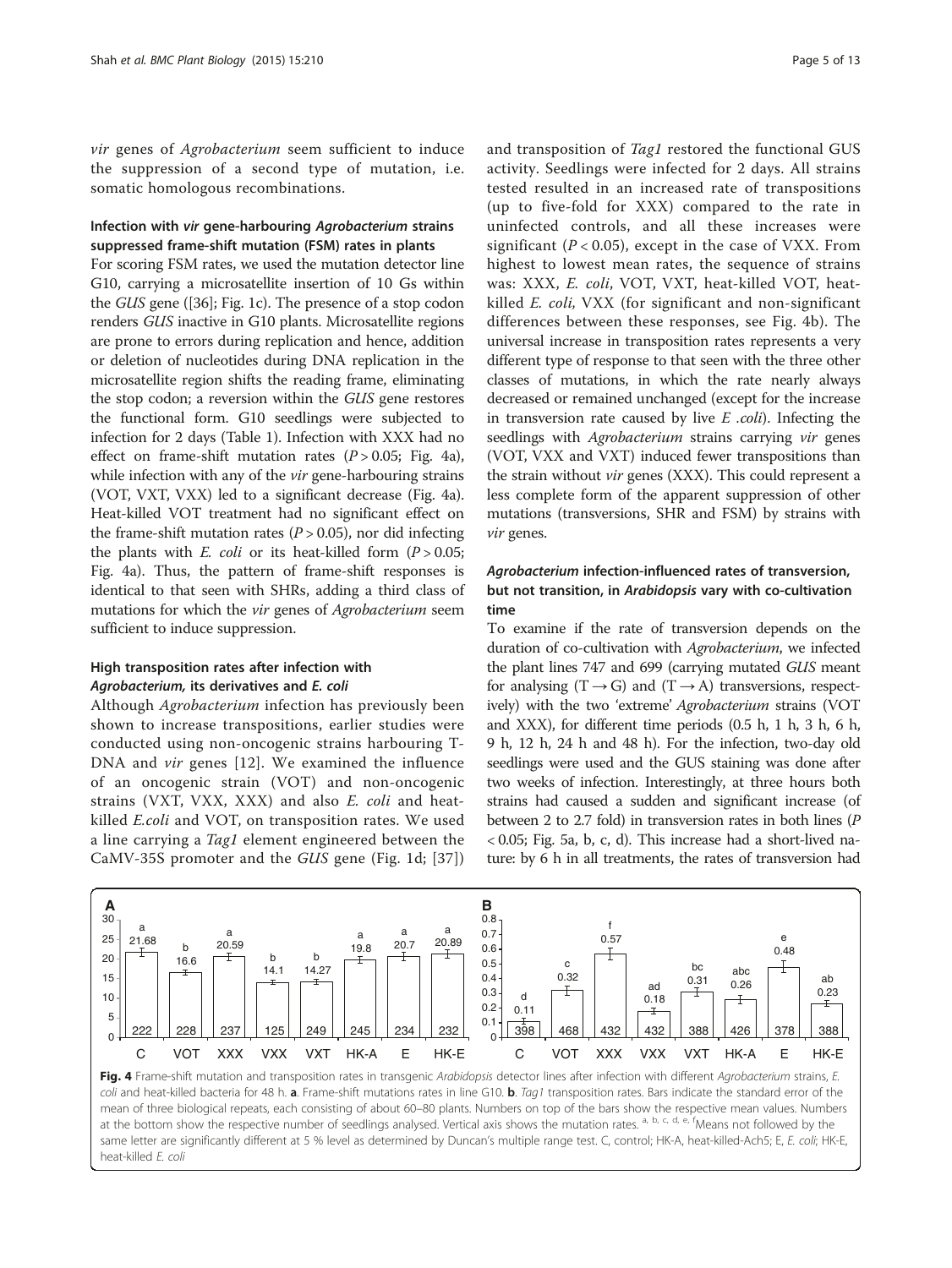<span id="page-5-0"></span>dropped to control levels (Fig. 5a, b, c, d). For plants exposed to strain XXX, the rates remained at control levels for the remainder of the time of the experiments (Fig. 5c, d). For plants exposed to strain VOT, however, the rates continued to show a decreasing trend until 24 h, and in line 747, the levels at 24 h and 48 h were significantly lower than controls by a factor of about 2 fold  $(P < 0.05$ ; Fig. 5a, b). Using a similar experimental design as that described above, we also checked the effects of strains VOT and XXX on  $(C \rightarrow T)$  transition rates in the point mutation detector line M4. We observed no significant change in transition rates with either strain, compared to uninfected controls (see Additional file [1](#page-10-0)).

These results suggest that in the case of transversions, a factor (or factors) in Agrobacterium other than vir genes, oncogenes and a T-DNA can cause a shortlived increase in transversion rates at about 3 h, but that one or more of these factors is required for a later dampening of the rate to below control levels.

## E. coli-induced rates of transversion, but not transition, vary with co-cultivation time

The Arabidopsis point mutation detector lines, 747 and M4, were subjected to E. coli infection for different time periods (0.5 h, 1 h, 6 h, 9 h, 12 h, 24 h and 48 h). T → G transversion rates increased significantly  $(P < 0.05)$  when line 747 was co-cultivated with E. coli for 3 h, 6 h, 9 h, 12 h, 24 h and 48 h (Fig. [6a](#page-6-0)) and the highest tranversion rates was observed 6 h post infection. However, there was no significant change  $(P > 0.05)$  in the transition rates when M4 seedlings were co-cultivated with E. coli (Fig. [6b\)](#page-6-0).

## VOT-induced somatic homologous recombination (SHR) rates vary with co-cultivation time

To ascertain if SHR rates vary with the duration of cocultivation with Agrobacterium, lines 651 and R2L1 were infected with Agrobacterium strains VOT, XXX and E. coli independently for periods of up to 48 h. As with the effect of VOT on the transversion rate, the SHR rate also exhibited a short-lived increase in plants exposed to VOT,



consisting of about 140–160 plants. Numbers on top of the bars show the respective mean values. Vertical axis shows the mutation rates. <sup>a, b, c, d</sup>Means not followed by the same letter are significantly different at 5 % level as determined by Duncan's multiple range test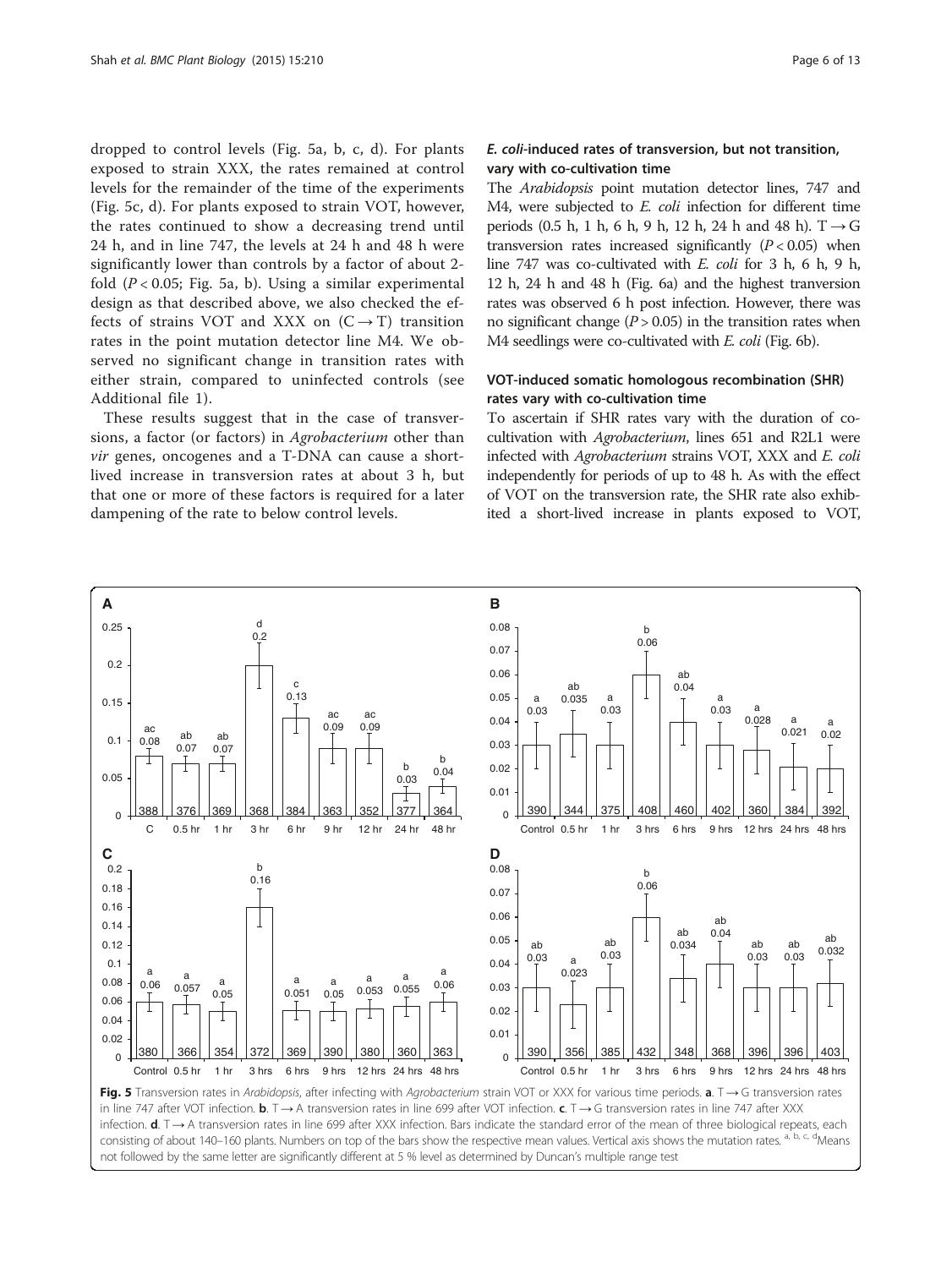<span id="page-6-0"></span>

reaching a maximum at 3 h ( $P < 0.05$ ); the SHR rate then began to fall, dropping below control levels by 9 h, and dropping further again by 24 h (Fig. 6c and d). Unlike the response of transversion rates to XXX, in plants treated with XXX, SHR rates did not change over time, when compared to uninfected controls (see Additional file [2](#page-11-0)). Likewise, co-cultivation with E. coli did not alter the SHR rates throughout the 48 h infection time (see Additional file [3](#page-11-0)).

## **Discussion**

Given that transformation mediated by a disarmed strain of Agrobacterium is the most common means of producing transgenic plants, it is important to understand as much as possible about the likelihood and nature of any unintended consequences of the approach. We have systematically examined the impact of Agrobacterium inoculation on the frequency of five types of spontaneous somatic mutations (Table [2](#page-7-0)) following the infection of two-day old seedlings of the model plant Arabidopsis. Unexpectedly, our results suggest that the predominant effect is an overall suppression of mutations with only

one class of mutation (transpositions) exhibiting an increased rate. Interestingly, our results also suggest that when mutations were reduced in frequency this represents the eventual, and vir-gene involving, suppression of an earlier, short-lived increase in mutation rate.

When measured 48 h post infection, two-day old Arabidopsis seedlings exposed to wild-type Agrobacterium (strain VOT) or to a strain with features similar to that used for transformation (VXT) exhibited reduced rates for three classes of mutations: transversions, SHRs and frame-shift mutations (Table [2](#page-7-0)). This response was not seen in plants exposed to either a heat-killed strain of wild-type Agrobacterium or to a live strain (XXX) that lacked three characteristic features of the wildtype: virulence (vir) genes, oncogenes and a T-DNA. In both of these cases, the rates for each of these three mutation classes at 48 h post infection were the same as for uninfected controls. Thus, for the reduction in mutation rates, live Agrobacterium infection is necessary and it is likely that there was no response to MAMPs from Agrobacterium. In an earlier study, MAMPs did not induce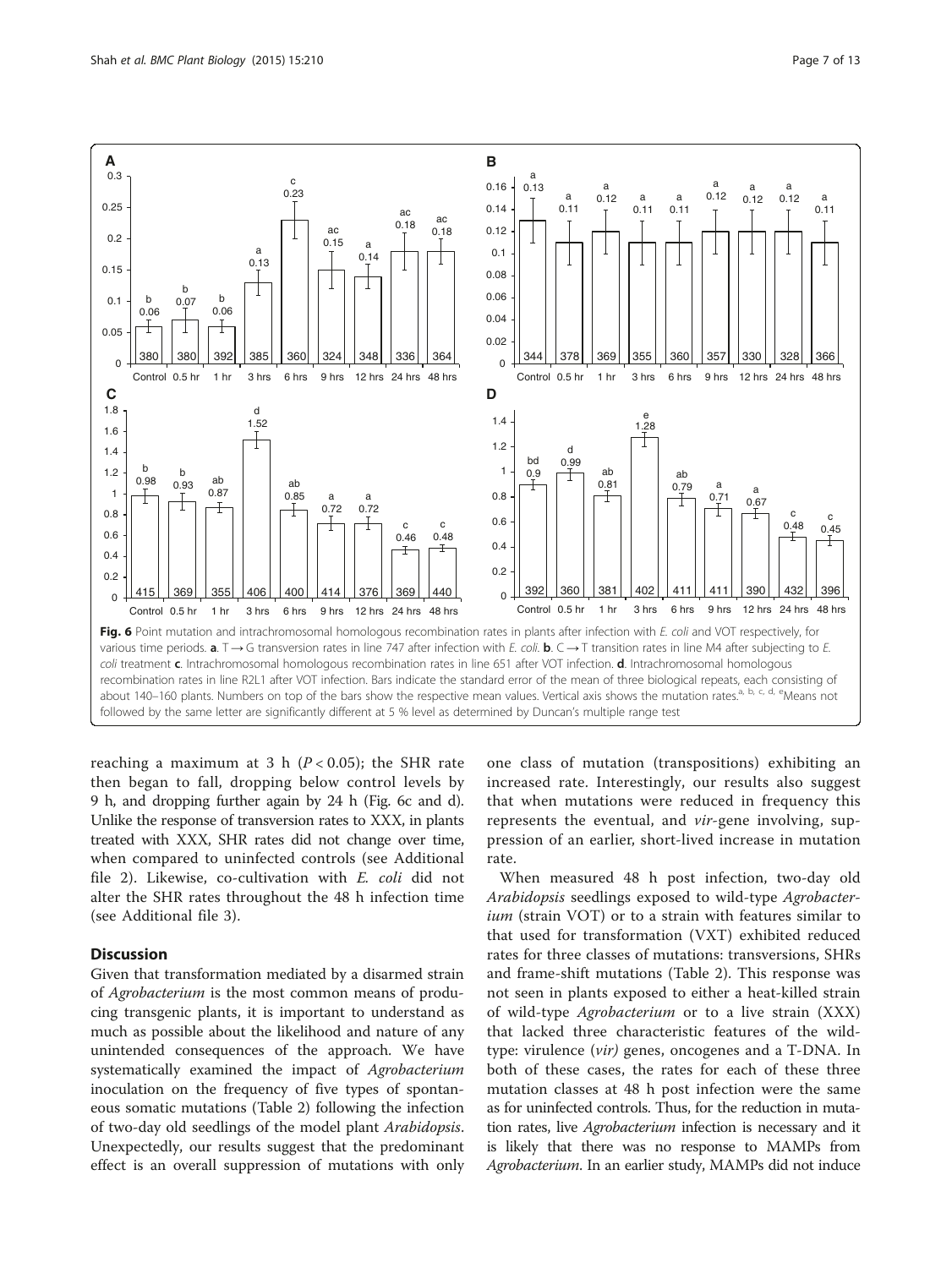| Strain name         |            | Time interval<br>(hours) | Nature of mutation     |                        |                   |                        |                        |                    |  |
|---------------------|------------|--------------------------|------------------------|------------------------|-------------------|------------------------|------------------------|--------------------|--|
|                     |            |                          | Transversion           |                        | $C \rightarrow T$ | SHR                    | FSM                    | Transposition      |  |
|                     |            |                          | $T \rightarrow G$      | $T \rightarrow A$      | Transition        |                        |                        |                    |  |
| Agrobacterium       | VOT        | 0.5                      | $\blacksquare$         | ٠                      | $\blacksquare$    | $\blacksquare$         | $\blacksquare$         | $\hbox{ }$         |  |
|                     |            | $\mathbf{1}$             | ٠                      | $\blacksquare$         | ٠                 | $\blacksquare$         | $\Box$                 | $\hbox{ }$         |  |
|                     |            | 3                        | $\uparrow\uparrow$     | $\uparrow \uparrow$    |                   | $\uparrow\uparrow$     | $\Box$                 | $\hbox{ }$         |  |
|                     |            | 6                        | $\uparrow$             | ↑                      | ٠                 | $\blacksquare$         | $\Box$                 | $\hbox{ }$         |  |
|                     |            | 9                        | ↑                      |                        |                   | $\downarrow\downarrow$ | $\Box$                 | $\hbox{ }$         |  |
|                     |            | 12                       | ↑                      |                        |                   | $\downarrow\downarrow$ | $\Box$                 | $\hbox{ }$         |  |
|                     |            | 24                       | $\downarrow\downarrow$ |                        |                   | $\downarrow\downarrow$ | $\Box$                 | $\hbox{ }$         |  |
|                     |            | 48                       | $\downarrow\downarrow$ |                        |                   | $\downarrow\downarrow$ | $\downarrow\downarrow$ | $\uparrow\uparrow$ |  |
|                     | XXX        | 0.5                      |                        |                        |                   |                        | $\Box$                 | $\hbox{ }$         |  |
|                     |            | $\mathbf{1}$             | ٠                      |                        |                   |                        | $\Box$                 | $\hbox{ }$         |  |
|                     |            | 3                        | $\uparrow\uparrow$     |                        |                   |                        | $\Box$                 | $\hbox{ }$         |  |
|                     |            | 6                        | ٠                      |                        |                   |                        | $\Box$                 | $\hbox{ }$         |  |
|                     |            | 9                        | ٠                      |                        |                   |                        | $\Box$                 | $\hbox{ }$         |  |
|                     |            | 12                       |                        |                        |                   |                        | $\Box$                 | $\Box$             |  |
|                     |            | 24                       |                        |                        |                   |                        | $\Box$                 | $\hbox{ }$         |  |
|                     |            | 48                       |                        | ٠                      | ٠                 | ٠                      | ٠                      | $\uparrow\uparrow$ |  |
|                     | <b>VXX</b> | 48                       | $\downarrow$           | $\downarrow\downarrow$ |                   | $\downarrow\downarrow$ | $\downarrow\downarrow$ | $\uparrow\uparrow$ |  |
|                     | VXT        | $48\,$                   | $\downarrow\downarrow$ | $\downarrow\downarrow$ |                   | $\downarrow\downarrow$ | $\downarrow\downarrow$ | $\uparrow\uparrow$ |  |
| Heat-killed VOT     |            | 48                       | ٠                      | $\blacksquare$         |                   | ٠                      | $\blacksquare$         | $\uparrow\uparrow$ |  |
| E. coli             |            | 0.5                      |                        | $\Box$                 |                   | ٠                      | $\Box$                 | $\hbox{ }$         |  |
|                     |            | $\mathbf{1}$             | ٠                      | $\Box$                 | ٠                 | ٠                      | $\Box$                 | $\hbox{ }$         |  |
|                     |            | 3                        | $\uparrow\uparrow$     | $\Box$                 |                   |                        | $\Box$                 | $\hbox{ }$         |  |
|                     |            | 6                        | $\uparrow\uparrow$     | $\Box$                 |                   |                        | $\Box$                 | $\hbox{ }$         |  |
|                     |            | 9                        | $\uparrow\uparrow$     | $\Box$                 |                   |                        | $\Box$                 | $\hbox{ }$         |  |
|                     |            | 12                       | $\uparrow\uparrow$     | $\Box$                 |                   |                        | $\Box$                 | $\,$               |  |
|                     |            | 24                       | $\uparrow\uparrow$     | $\Box$                 |                   |                        | $\Box$                 | $\hbox{ }$         |  |
|                     |            | 48                       | $\uparrow \uparrow$    | $\uparrow \uparrow$    |                   |                        |                        | $\uparrow\uparrow$ |  |
| Heat killed E. coli |            | 48                       | ٠                      | ٠                      |                   |                        |                        | $\uparrow\uparrow$ |  |

<span id="page-7-0"></span>

| Table 2 Effect of infection of different Agrobacterium strains, E. coli, and their heat-killed forms on somatic mutation rates |  |  |
|--------------------------------------------------------------------------------------------------------------------------------|--|--|
|--------------------------------------------------------------------------------------------------------------------------------|--|--|

SHR, somatic homologous recombination; FSM, frame-shift mutation; ▪, no change (P > 0.05) compared to uninfected control; ↑↑, significant increase (P < 0.05) compared to uninfected control; ↓↓, significant decrease (P < 0.05) compared to uninfected control; ↑, increase, but not significant (P > 0.05) compared to uninfected control; ↓, decrease, but not significant (P > 0.05) compared to uninfected control; ▫, not analysed

DNA double-strand breaks either [\[23\]](#page-11-0). With respect to the three characteristic features of the wild-type, the presence of vir genes was sufficient. What might the vir genes be doing? One possibility is suggested when the results of our time-course experiments are considered in the light of previous studies of generic plant defence responses, and the impacts of infection and stress on the plant genome.

First, a feature of plant infections, or indeed any stressing event, is the initial induction of plant defence genes. For example, when tobacco cells were infected with *Agrobacter*ium strains differing in their possession of *vir* genes and a T-DNA, it was shown that for strains carrying both vir genes and a T-DNA, the expression of defence genes had increased by 3 – 6 h [[38](#page-12-0)]. Secondly, both infections, or

abiotic stressors expected to induce plant defence genes, have been associated with the induction of several classes of mutation (e.g. [[20](#page-11-0), [21, 23](#page-11-0)]). Thirdly, plant defence mechanisms help to suppress DNA damage [[23\]](#page-11-0). Interestingly, in our study, where we also studied the time-course of rates of transversions, SHRs and transitions (Table 2), the wild-type strain, VOT, caused a short-lived increase in the first two of these classes, at 3 h, before the rates dropped back to either below or equal to those of uninfected controls. However, the suppression of mutations was observed from 6 h post-infection onwards whereas in tobacco cell culture, the expression of defence genes was highest at 6 h post-infection [\[38\]](#page-12-0). This variation could be because of the difference in the model system used. The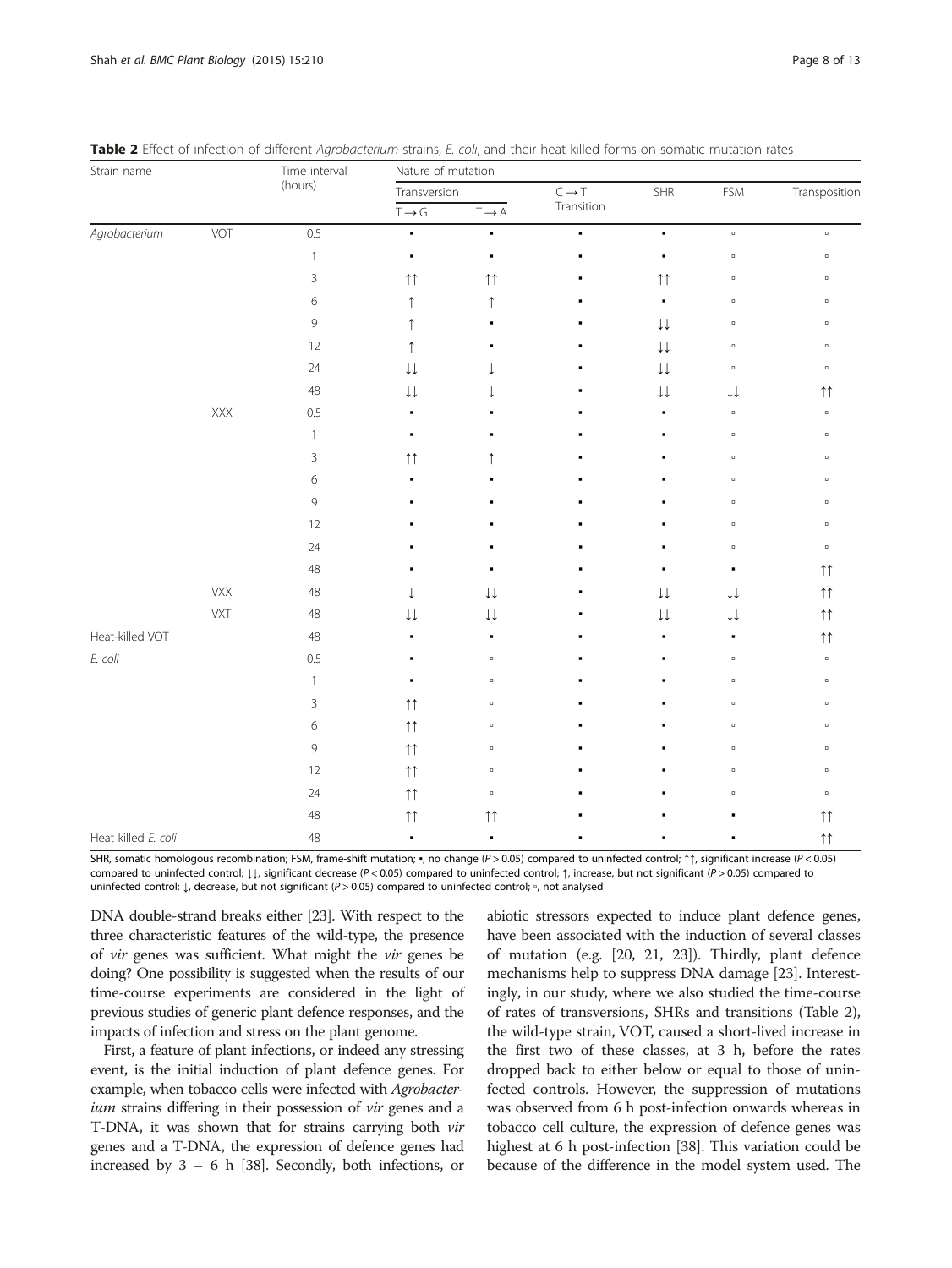rates of transitions never differed at any time from those of control plants.

We would like to propose the following model for Agrobacterium infection: (1) That an early response of Arabidopsis to infection with wild-type Agrobacterium (and perhaps with any strain) is the induction of plant defence genes [[38](#page-12-0), [39](#page-12-0)]; in this initial stage (about three hours) the plant responds to the infection by increasing the rates of certain somatic mutations (transversions and SHRs; perhaps FSMs) [\[20](#page-11-0), [21](#page-11-0)] which add to a basal level of uninduced, spontaneous mutations (observed even in the uninfected control). (2) If the plants are infected for six hours or more, then the net effect of the longer exposure is an overall suppression of somatic mutations. This could be because either the stimulatory effect of the shorter exposure does not now occur or the basal level of uninduced, spontaneous mutations is reduced, or both. The suppression of spontaneous mutations could be due, as previously proposed, to certain unknown (and persistent) factors expressed in the host in response to the infection [[23](#page-11-0)]. In interpreting the results, it is important to realize that we were using a pulse-chase design. The infections were relatively brief (mostly 3 h or 6 h) and were carried out on two-day old seedlings which were then disinfected and left for two weeks before the GUS staining was done. In plants infected for 6 h or more, the lower rates of mutation (compared to 3 h plants) might largely represent the surviving 'imprint' of the mutations induced by the initial 3 h component of the total period of exposure. While the persistent suppression of spontaneous mutations is sufficient to explain the low rate of mutations in plants exposed to Agrobacterium for 6 h or more, it is also possible that a further reduction in the net mutation rates (in plants exposed for 24 h or more) could occur if the infection somehow suppressed the proliferation of any previously induced mutant cells during the two weeks of growth prior to measurement.

Regardless of the specific mechanism/s responsible for the eventual suppression of the overall mutation rate below that seen in controls, it is important to note that this reduction is likely with the types of disarmed strains used for bioengineering. The fully virulent strain (VOT) caused a much greater suppression than the avirulent (XXX) strain; in the latter case, prolonged infection resulted in lower overall rates than those seen with 3 h exposures, but the rates never dropped below control levels.

Several steps of our model have previously been suggested as occurring during infections of Arabidopsis, where Tobacco mosaic virus and Oilseed rape mosaic virus were associated with an induction of plant defence genes and SHRs [\[20\]](#page-11-0). The induction of SHRs by Tobacco mosaic virus and Oilseed rape mosaic virus, for example, is a long-lasting, unsuppressed increase, and even persisted into subsequent generations [[17](#page-11-0), [20\]](#page-11-0); in our study, the induction of transversions by live E. coli also persisted to the end of the 48 h testing period, perhaps a result of induced plant defence genes (e.g. PR1 [\[39\]](#page-12-0)). Infection studies of Arabidopsis with Pseudomonas syringae pv. revealed that the plant's defence mechanisms do help to suppress DNA damage [\[23\]](#page-11-0). The suppression of the spontaneous mutations is to a lesser extent in plants subjected to E. coli, when compared to the XXX and that could be because of the differential response of the host towards either of the pathogens. It is also plausible that some of the mutations that provide benefits to a plant [\[24\]](#page-11-0) could be disadvantageous in the long-term to a pathogen like Agrobacterium, and strains with Vir proteins might gain an advantage by the suppression of spontaneous mutations. Our study provides evidence of a pathogen that might be able to counter the infected plant's mutation-inducing strategy. Agrobacterium is one of the most sophisticated of plant pathogens, and a mutation-suppressing capability might represent another powerful tool in its arsenal.

None of strains of Agrobacterium or E. coli tested had any effect on transition rates, at any time-point (Table [2](#page-7-0)). One possible reason could be due to low methylation levels in the CpG dinucleotide of the seedlings at the time of Agrobacterium and E. coli infection. Methylated cytosines are more prone to deamination in the genome [[40\]](#page-12-0) and the level of methylation increases throughout Arabidopsis development (from cotyledons to vegetative tissues) [[41\]](#page-12-0). The infections were carried out on two-day old seedlings which may not have sufficient levels of methylated CpG to show a significant change in  $C \rightarrow T$ transitions.

Transpositions were the one class of mutation in which the rates in infected plants were higher at 48 h than in control plants. This was true for all strains of Agrobacterium or E. coli tested, including heat-killed strains of both bacteria; there were however highly significant differences in the magnitude of the increase across the strains. In the absence of time-course data, it is difficult to properly interpret the pattern of observed changes. The net increase in transposition by any strain could, for example, depend on the balance between the strength of an early inducing signal for increased transpositions (e.g. induced plant defence genes [[20](#page-11-0)]) and the strength of a later transposition-suppressing signal (e.g. *vir* genes, as proposed above for other mutational classes). A potential (but in this case, incomplete) transposition-suppressing role for vir genes is consistent with our results, since once we exclude the heat-killed strains (which our evidence suggests are unlikely to be strong inducers of any class of mutation), then the strains associated with the lowest rates of transposition are the three that possess *vir* genes. Conversely, the strain associated with the highest rate of transpositions is the vir gene-lacking, live, Agrobacterium strain, XXX. As to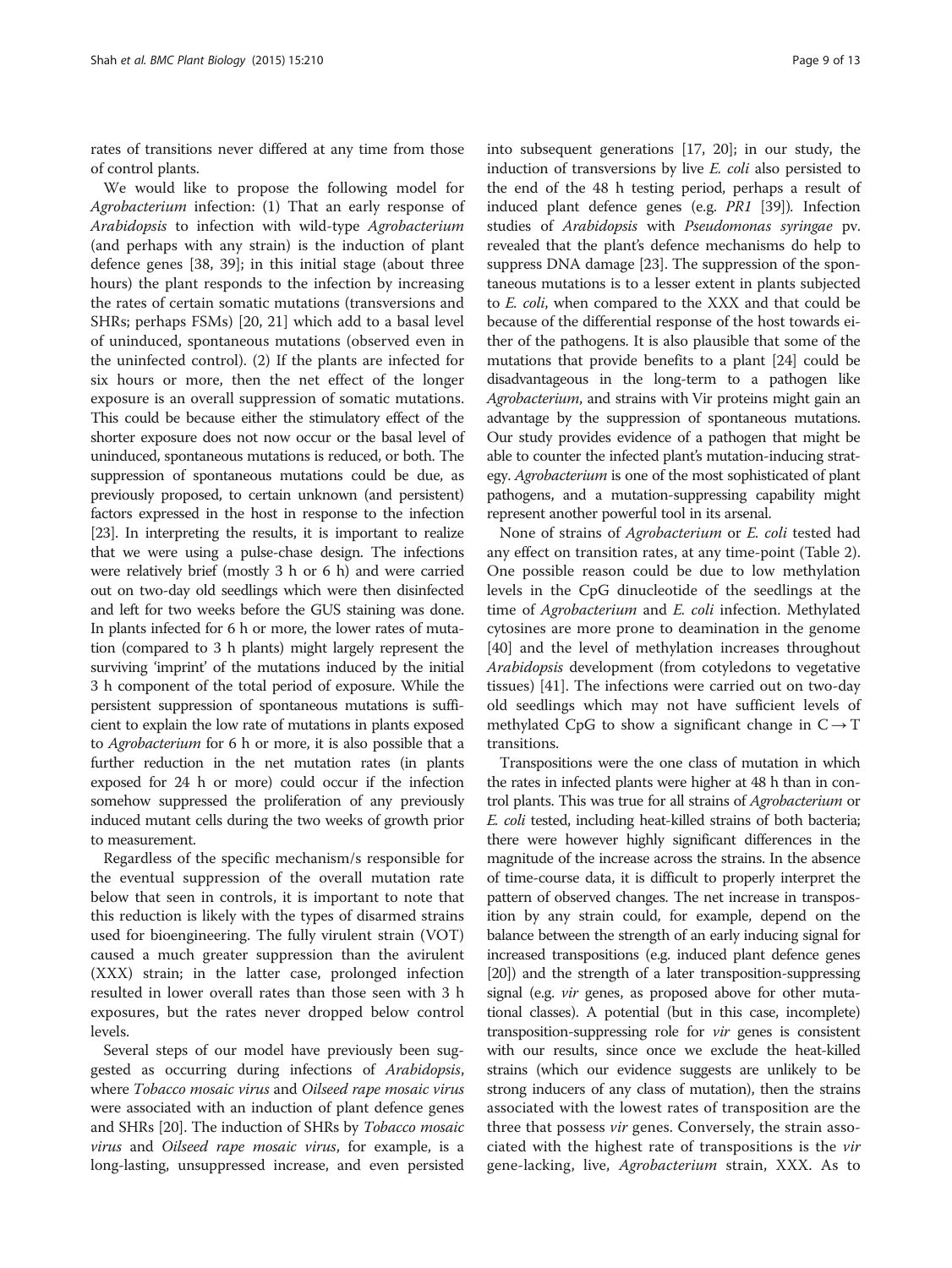why *Agrobacterium* would be unable to properly suppress the induction of transpositions, this might be due to an unusually strong induction of this class of mutation by bacterial pathogens, and/or a less effective suppression mechanism, compared to those that apparently counter the other mutation types. The strains with vir genes (VOT, VXX and VXT) did not differ in their ability to influence point mutations, SHRs, FSM. However, transpositions did seem to increase due to the presence of T-DNA (in strains VOT and VXT), and oncogenes did not seem to contribute to higher transposition rates.

It should be noted that our methodology has been finetuned to reduce unwanted variability from several possible sources. By using two-day old seedlings for the initial infection we could analyse the impact of infection on the whole plant and not just on any particular organ. For example, it has previously been reported that recombination rates were higher in *Arabidopsis* leaves than in flowers and stem [\[42](#page-12-0)]. Also, all our measurements were made when the plants were at the same age. Previously, it has been found that the rates of microsatellite instability increased [\[43](#page-12-0)] and SHR decreased [\[44\]](#page-12-0) with age in Arabidopsis plants. The small size of the seedlings also allows us to manipulate and infect the plants without wounding them [\[45\]](#page-12-0), which is almost inevitable when handling adult plants. Wounding would induce host defence responses the effects of which we would be unable to distinguish from those due to the infection alone. Wounded plants would also preferentially enhance the expression of vir genes in the strains that harbour the vir genes (VOT, VXT, VXX) compared to the vir gene-lacking XXX strain. Enhanced expression of Vir proteins favours bacterial attachment, a property that the strain XXX lacks. The small size of the plants also allowed us to readily disinfect the plants at times of our choosing post-infection. By leaving the disinfected plants to grow for a further two weeks our mutation counts were more reliable: instead of needing to detect single blue cells (a consequence of the modified GUS gene) the mutant foci were readily recognisable blue spots. Ulker et al. (2012) [\[46](#page-12-0)] did raise a concern over the reliability of mutation reporter lines and sequence of reporter lines after GUS restoration, which was addressed by Puchta and Hohn (2012) [\[47](#page-12-0)]. There are several papers published using these lines to score somatic mutations in different circumstances [\[48](#page-12-0), [49](#page-12-0)]. Further, several other groups have generated a number of transgenic Arabidopsis lines to score reversions adopting the same approach [\[33](#page-12-0), [35](#page-12-0), [50](#page-12-0)]. Thus, the approach to identify somatic reversions is robust and well established now. Kovalcuk et al. (2000) [\[32](#page-12-0)] have isolated the DNA from those blue spots and have ascertained the reversion of the original mutations and so it is indeed possible to confirm reversions. We subjected the control seedlings to the same conditions as that of the infected seedlings, except that the bacteria were not present in the medium. 400–500 plants were screened for each treatment, which was much more than previous recommendations (~30-100 plantlets per treatment – Puchta and Hohn, 2012) [\[47\]](#page-12-0). The mutation frequencies we observed were very low (e.g. between 0.03 to 0.5 events per plant upon VOT infection) and hence screening a large population was necessary.

## **Conclusions**

1. Infection of Arabidopsis seedlings with either the wildtype strain of Agrobacterium or a disarmed strain with characteristics similar to that used for bioengineering led (after 48 h of infection) to the suppression of, or had no effect on, four of the five types of mutations measured [transversions, SHRs, FSM (suppressed) and transition (unchanged)].

2. Only the frequency of transpositions was increased, with all strains of Agrobacterium tested, and the magnitude of the increase varied greatly across the strains tested.

3. The presence of vir genes in the Agrobacterium strains used appears sufficient to lead to the suppression of mutations (in those classes where it occurred). No suppression (below the rates observed in uninfected control) was observed when plants were infected with the strain lacking vir genes, oncogenes and T-DNA.

4. For transversions and SHRs, the suppression observed in plants infected for 48 h with the wild-type strain represented a reversal of an earlier short-lived increase in frequency, and this reversal was not observed when plants were infected with the strain lacking *vir* genes, oncogenes and a T-DNA.

5. Overall, the study indicates that bioengineering based on transformation with Agrobacterium might not necessarily lead to greater rates of somatic mutations, except for the T-DNA-linked mutations and transpositions. Our study also provides the first evidence of a pathogen that can at least partly counter the induction of mutations by an infected plant, a further indication of Agrobacterium's sophisticated infective capabilities.

## Methods

#### Arabidopsis transgenic lines

Point mutation frequencies were assayed using the transgenic A. thaliana (accession Columbia) lines 693, 699, 747 and M4. In lines 693, 699 and 747, stop codons were introduced in the GUS ORF at three different positions  $112<sub>G\rightarrow T</sub>$ ,  $166<sub>G\rightarrow T</sub>$  and  $118<sub>A\rightarrow T</sub>$ , respectively (Fig. [1a](#page-2-0)); these transgenic lines were provided by Igor Kovalchuk (University of Lethbridge, Canada) [[32](#page-12-0)]. Line M4 was provided by Anna Depicker (Ghent University, Belgium) [[33](#page-12-0)]. In line M4, a mis-sense mutant of the GUS gene is inserted where the base T is mutated to C at the  $1390<sup>th</sup>$  position (Fig. [1a](#page-2-0)). Somatic homologous recombinations were scored using lines 651 and R2L1, where the recombination substrates are inverted repeats of a truncated GUS gene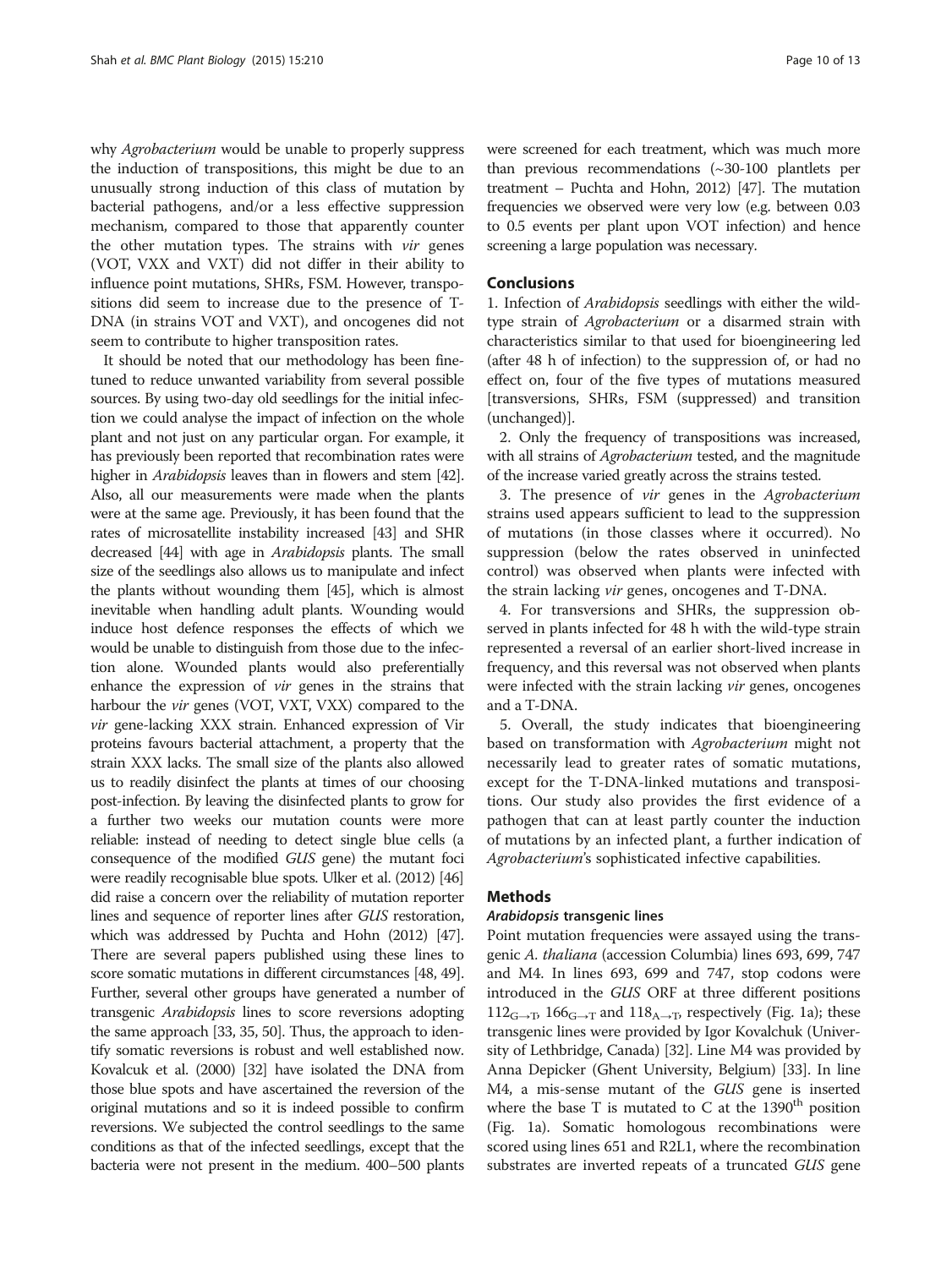<span id="page-10-0"></span>(Fig. [1b](#page-2-0)). Line 651 (C24 ecotype) was gifted by Barbara Hohn (Friedrich Miescher Institute, Switzerland) [[34](#page-12-0)]. We obtained the line R2L1 (Columbia ecotype) [\[35\]](#page-12-0), as well as the line G10 (Columbia ecotype) [[36](#page-12-0)] from Francois Belzile (University of Laval, Canada). Line G10 has a microsatellite (stretch of 10 Gs) within the GUS ORF (Fig. [1c\)](#page-2-0). The Tag1 line was provided by Nigel Crawford (University of California, California) [\[37\]](#page-12-0). All the experiments were conducted on homozygous seedlings.

#### Bacterial strains

Infections were carried out using wild type A. tumefaciens strain Ach5 (referred to as VOT in the main body of the paper), and its derivatives (Table [1\)](#page-2-0), as well as with E. coli. The Agrobacterium strains Ach5 and LBA4404 (referred to as VXX in the main body of the paper) were provided by K. Veluthambi (Madurai Kamaraj University, India) [\[51](#page-12-0)]. LBA4404 is a derivative of Ach5 with disarmed Ti plasmid pAL4404 and hence, it has only the vir and ori regions of the Ti plasmid, but not the oncogenes and T-DNA [\[52](#page-12-0)]. We generated LBA4404 (pCAMBIA2300) (referred to as VXT) by electroporating LBA4404 with the binary vector pCAMBIA2300. We obtained the strain LBA4002 (referred to as XXX) from Paul J. Hooykaas (Leiden University, the Netherlands). LBA4002 is an Ach5-derivative without the Ti plasmid [[53](#page-12-0)]. All the Agrobacterium strains were grown on Luria-Bertani (LB) media at 28 °C. The strain LBA4404 (pCAMBIA2300) was grown on media containing 100 mg/l kanamycin. E. coli (strain, DH5α) was grown in LB media at 37 °C. Heat-killed bacteria were obtained by heating the culture at 70 °C for 30 min [\[39\]](#page-12-0) and the heat killed forms were verified by plating them again in appropriate media. Prior to infection, the bacteria were cultured in liquid LB media with appropriate antibiotics and the suspension (0.6 to 0.9 optical density at 600 nm) was centrifuged at 1,100 X g for 10 min and washed with equal volume of liquid germination media thrice to eliminate traces of LB.

#### Plant growth conditions and method of infection

Arabidopsis seeds were surface sterilised with 500 μl of 70 % ethanol, rinsed with sterile water and treated with 0.5 % bleach for two minutes. Subsequently, the seeds were washed four times with sterile water. Infection of Arabidopsis seedlings was performed according to the protocol of Li et al. [\[54\]](#page-12-0) with minimal modification. The seeds were plated on germination media (sterile Murashige and Skoog (MS) media with 3 % sucrose, pH 5.7). Seed germination was synchronised by keeping the MS plates with seeds in the dark, at 4 °C for 48 h. Then the plates were moved to a growth chamber (Percival, USA), having a uniform light intensity of 8000 lux units under a 16-h light/8-h dark cycle. The temperature was maintained at 22 °C throughout the experiments and the humidity was set at 80 %. After two days, the seedlings

were rinsed in liquid germination media containing the bacteria and co-cultivated on germination media for the appropriate time period (0.5 h to 48 h). The control seedlings were treated similarly to the infected ones, except that the liquid medium was devoid of bacteria. The infected as well as control seedlings were then surface sterilised with liquid MS media containing 250 mg/l Cefotaxime and 0.05 % plant preservative mixture (Biogenuix Medsystem Pvt. Ltd., New Delhi, India). These seedlings were gently dropped onto germination media containing 250 mg/l Cefotaxime and 0.05 % plant preservative mixture using a widemouthed pipette. Uniform spacing between the seedlings was maintained for all the experiments. These plates were kept in the plant growth chamber in the same conditions mentioned above for two weeks and then used for GUS histochemical staining.

#### β-Glucuronidase (GUS) histochemical staining

GUS histochemical staining was performed according to the protocol of Jefferson [[55](#page-12-0)]. The staining buffer (100 mM sodium phosphate buffer [pH 7.0]) contained 1 mM 5-bromo-4-chloro-3-indolyl glucuronide (X-Gluc) (Biosynth, Switzerland), 0.1 % Triton X-100 and 50 μg/ ml kanamycin. GUS staining solution (10 ml) was added to six-well plates containing approximately 50 plants per well. These plates were vacuum-infiltrated for 10 min and incubated at 37 °C for 48 h. Subsequently these plants were bleached with 70 % ethanol. The blue spots (Fig. [1e](#page-2-0)) reflecting mutation reversions were counted using a light microscope (Leica KL300).

#### Estimating mutation frequencies

Each experiment was done in triplicate and in total about 400–500 plants were taken for each treatment. For studies involving FSM, about 200–250 plants were taken. Mutation frequencies were expressed as the average number of spots observed per plant [[33](#page-12-0)]. The mutation frequencies of the infected plants and the spontaneous mutation frequencies of the control plants were compared. The mutation frequency data sets were tested for normality [[56](#page-12-0)] and equality of variances [\[57](#page-12-0), [58](#page-12-0)], and were further subjected to one way Analysis of Variance (ANOVA,  $\alpha = 0.05$ ) to determine significant effects ( $P < 0.05$ ), if any. Duncan's multiple range test [[58](#page-12-0)–[60](#page-12-0)] was employed when ANOVA revealed significant differences ( $P < 0.05$ ). All the statistical analyses were performed using STATISTICA version 8 software (Stat Soft Inc.). The data sets were plotted in MS Office - Excel software (Microsoft Inc.).

## Additional files

[Additional file 1: Figure S1.](http://www.biomedcentral.com/content/supplementary/s12870-015-0595-1-s1.ppt)  $C \rightarrow T$  transition rates in transgenic Arabidopsis line M4, after infection with different Agrobacterium strains for various time periods. A. After VOT infection. B. After XXX infection. Bars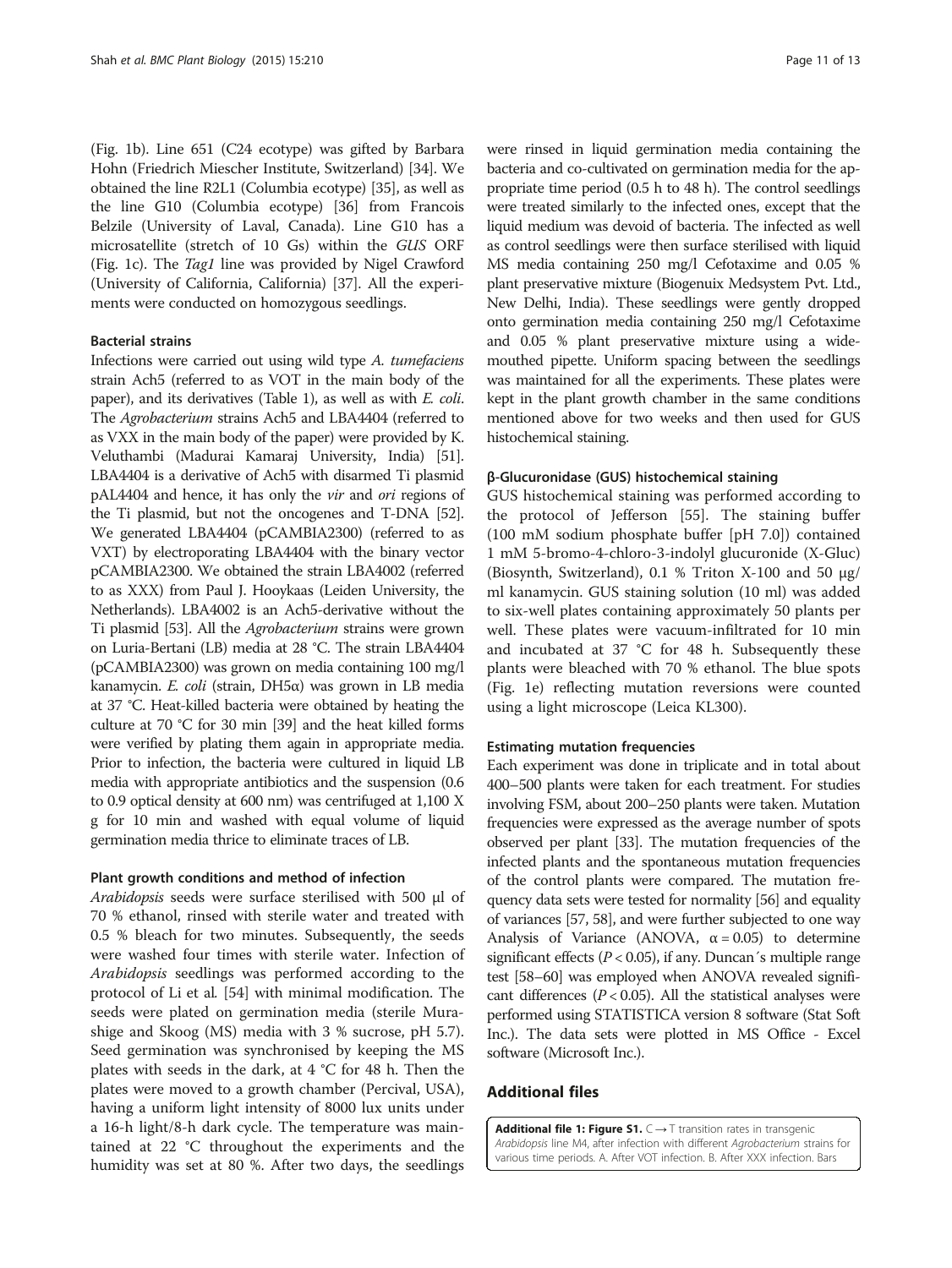<span id="page-11-0"></span>indicate the standard error of the mean of three biological repeats, each consisting of about 140-160 plants. Numbers on top of the bars show the respective mean values, not significantly different ( $P > 0.05$ ), as analysed by Duncan's multiple range test. Vertical axis shows the mutation rates. (PPT 125 kb)

[Additional file 2: Figure S2.](http://www.biomedcentral.com/content/supplementary/s12870-015-0595-1-s2.ppt) Intrachromosomal somatic homologous recombination rates in transgenic Arabidopsis lines (lines 651 and R2L1) after XXX infection for various time periods. A. Line 651 B. Line R2L1. Bars indicate the standard error of the mean of three biological repeats, each consisting of about 140–160 plants. Numbers on top of the bars show the respective mean values, not significantly different ( $P > 0.05$ ), as analysed by Duncan's multiple range test. Vertical axis shows the mutation rates. (PPT 127 kb)

[Additional file 3: Figure S3.](http://www.biomedcentral.com/content/supplementary/s12870-015-0595-1-s3.ppt) Intrachromosomal somatic homologous recombination rates in transgenic Arabidopsis lines after infection with E. coli for various time periods. A. Line 651 B. Line R2L1. Bars indicate the standard error of the mean of three biological repeats, each consisting of about 140–160 plants. Numbers on top of the bars show the respective mean values, not significantly different ( $P > 0.05$ ), as analysed by Duncan's multiple range test. Vertical axis shows the mutation rates. (PPT 128 kb)

#### Abbreviations

SHR: Somatic homologous recombination; FSM: Frame-shift mutation; GUS: β-Glucuronidase gene; h: Hour; MS: Murashige and Skoog; MAMP: Microbe-associated molecular patterns; LB: Luria-Bertani.

#### Competing interests

The authors declare that they have no competing interests.

#### Authors' contributions

Conceived and designed the experiments: JMS and RB. Performed the experiments and compiled the data: JMS, AMR, SR, AJ, NB and SD. Analysed the data: JMS, UU, AMR, AKS, GH and RB. Wrote the paper: JMS, AMR, AKS, UU, GH and RB. All the authors have read and approved the final manuscript.

#### Acknowledgments

JMS is thankful to the Indian Institute of Technology-Madras, India, for a post-doctoral fellowship. We gratefully acknowledge Igor Kovalchuk (University of Lethbridge), Francois Belzile (Université Laval), Anna Depicker (University of Ghent), and Barbara Hohn (Friedrich Miescher Institute) for providing seeds of the reporter lines. We thank the Department of Biotechnology (DBT) and Department of Science and Technology (DST), Government of India, for their financial assistance.

#### Author details

<sup>1</sup>Department of Biotechnology, Bhupat and Jyoti Mehta School of Biosciences, Indian Institute of Technology-Madras, Chennai 600036, India. <sup>2</sup>Department of Plant Science, Central University of Kerala, Kasaragod 671328, India. <sup>3</sup>Department of Environmental Science, Central University of Kerala, Kasaragod 671328, India. <sup>4</sup>14 Randwick St, Sydney 2031, Australia.

#### Received: 28 February 2015 Accepted: 14 August 2015 Published online: 26 August 2015

#### References

- 1. Zupan J, Muth TR, Draper O, Zambryski P. The transfer of DNA from Agrobacterium tumefaciens into plants: a feast of fundamental insights. Plant J. 2000;23:11–28.
- 2. Wood DW, Setubal JC, Kaul R, Monks DE, Kitajima JP, Okura VK, et al. The genome of the natural genetic engineer Agrobacterium tumefaciens C58. Science. 2001;294:2317–23.
- 3. Zambryski P. Fundamental discoveries and simple recombination between circular plasmid DNAs led to widespread use of Agrobacterium tumefaciens as a generalized vector for plant genetic engineering. Int J Dev Biol. 2013;57:449–52.
- 4. Escobar MA, Dandekar AM. Agrobacterium tumefaciens as an agent of disease. Trends Plant Sci. 2003;8:380–6.
- 5. Lacroix B, Citovsky V. The roles of bacterial and host plant factors in Agrobacterium-mediated genetic transformation. Int J Dev Biol. 2013;57:467–81.
- 7. Forsbach A, Schubert D, Lechtenberg B, Gils M, Schmidt R. A comprehensive characterization of single-copy T-DNA insertions in the Arabidopsis thaliana genome. Plant Mol Biol. 2003;52:161–76.
- Tax FE, Vernon DM. T-DNA-associated duplication/translocations in Arabidopsis. Implications for mutant analysis and functional genomics. Plant Physiol. 2001;126:1527–38.
- 9. Majhi BB, Shah JM, Veluthambi K. A novel T-DNA integration in rice involving two interchromosomal translocations. Plant Cell Rep. 2014;33:929–44.
- 10. Van Lijsebettens M, Vanderhaeghen R, Van Montagu M. Insertional mutagenesis in Arabidopsis thaliana: isolation of a T-DNA-linked mutation that alters leaf morphology. Theor Appl Genet. 1991;81:277–84.
- 11. Nacry P, Camilleri C, Courtial B, Caboche M, Bouchez D. Major chromosomal rearrangements induced by T-DNA transformation in Arabidopsis. Genetics. 1998;149:641–50.
- 12. Bhatt AM, Lister C, Crawford N, Dean C. The transposition frequency of Tag1 elements is increased in transgenic Arabidopsis lines. Plant Cell. 1998;10:427–34.
- 13. Courtial B, Feuerbach F, Eberhard S, Rohmer L, Chiapello H, Camilleri C, et al. Tnt1 transposition events are induced by in vitro transformation of Arabidopsis thaliana, and transposed copies integrate into genes. Mol Genet Genomics. 2001;265:32–42.
- 14. Liu D, Crawford NM. Characterization of the putative transposase mRNA of Tag1, which is ubiquitously expressed in Arabidopsis and can be induced by Agrobacterium-mediated transformation with dTaq1 DNA. Genetics. 1998;149:693–701.
- 15. Dunoyer P, Himber C, Voinnet O. Induction, suppression and requirement of RNA silencing pathways in virulent Agrobacterium tumefaciens infections. Nat Genet. 2006;38:258–63.
- 16. Kathiria P, Sidler C, Golubov A, Kalischuk M, Kawchuk LM, Kovalchuk I. Tobacco mosaic virus infection results in an increase in recombination frequency and resistance to viral, bacterial, and fungal pathogens in the progeny of infected tobacco plants. Plant Physiol. 2010;153:1859–70.
- 17. Boyko A, Kathiria P, Zemp FJ, Yao Y, Pogribny I, Kovalchuk I. Transgenerational changes in the genome stability and methylation in pathogen-infected plants: (virus-induced plant genome instability). Nucleic Acids Res. 2007;35:1714–25.
- 18. Dellaporta SL, Chomet PS, Mottinger JP, Wood JA, Yu SM, Hicks JB. Endogenous transposable elements associated with virus infection in maize. Cold Spring Harb Symp Quant Biol. 1984;49:321–8.
- 19. Johns MA, Mottinger J, Freeling M. A low copy number, copia-like transposon in maize. EMBO J. 1985;4:1093–101.
- 20. Kovalchuk I, Kovalchuk O, Kalck V, Boyko V, Filkowski J, Heinlein M, et al. Pathogen-induced systemic plant signal triggers DNA rearrangements. Nature. 2003;423:760–2.
- 21. Filkowski J, Yeoman A, Kovalchuk O, Kovalchuk I. Systemic plant signal triggers genome instability. Plant J. 2004;38:1–11.
- 22. Lucht JM, Mauch-Mani B, Steiner HY, Metraux JP, Ryals J, Hohn B. Pathogen stress increases somatic recombination frequency in Arabidopsis. Nat Genet. 2002;30:311–4.
- 23. Song J, Bent AF. Microbial pathogens trigger host DNA double-strand breaks whose abundance is reduced by plant defence responses. PLoS Pathog. 2014;doi: [10.1371/journal.ppat.1004030.](http://dx.doi.org/10.1371/journal.ppat.1004030)
- 24. Madlung A, Comai L. The effect of stress on genome regulation and structure. Ann Bot. 2004;94:481–95.
- 25. Yao Y, Kovalchuk I. Abiotic stress leads to somatic and heritable changes in homologous recombination frequency, point mutation frequency and microsatellite stability in Arabidopsis plants. Mutat Res. 2011;707:61–6.
- 26. Molinier J, Ries G, Zipfel C, Hohn B. Transgeneration memory of stress in plants. Nature. 2006;442:1046–9.
- 27. Baake E, Gabriel W. Biological evolution through mutation, selection, and drift: An introductory review. Ann Rev Comp Phys. 2000;7:203–64.
- 28. Hancock AM, Brachi B, Faure N, Horton MW, Jarymowycz LB, Sperone FG, et al. Adaptation to climate across the Arabidopsis thaliana genome. Science. 2011;334:83–6.
- 29. Hua-Van A, Le Rouzic A, Boutin TS, Filee J, Capy P. The struggle for life of the genome's selfish architects. Biol Direct. 2011;6:19.